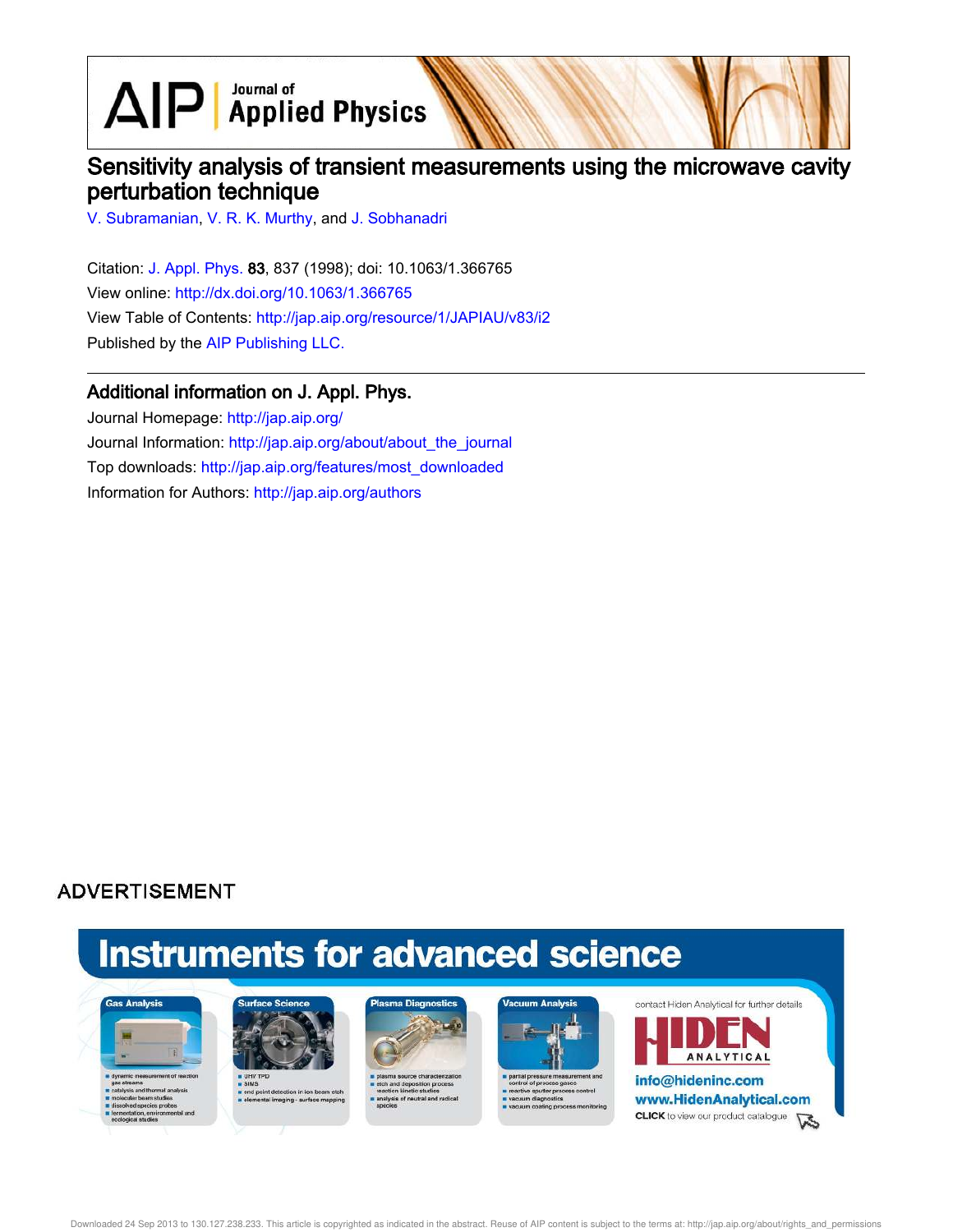## **Sensitivity analysis of transient measurements using the microwave cavity perturbation technique**

V. Subramanian,<sup>a)</sup> V. R. K. Murthy, and J. Sobhanadri

*Microwave Laboratory, Department of Physics, Indian Institute of Technology, Madras-600 036, India*

(Received 1 August 1996; accepted for publication 6 October 1997)

The application of microwave cavity perturbation technique for the study of transients in semiconductors is becoming popular due to its simplicity in measurement procedure and high sensitivity. This paper discusses the effects of quality factor, sample size, and coupling factor on the sensitivity of the measurement. Also, it deals with a measurement approach for the study of triplet state transitions and excited state studies in organic solvents. Finally, a comparison between the cavity perturbation technique and the currently used reflection technique is made. © *1998 American Institute of Physics.* [S0021-8979(98)00702-6]

#### **I. INTRODUCTION**

The microwave technique has been used for carrier lifetime studies in semiconductors since the early  $1960s$ .<sup>1–3</sup> Renewed efforts have been made in using the microwave technique for the characterization of semiconductors $4-10$  and organic liquids. Most of the microwave measurements utilize the reflection technique,  $12-15$  as this does not enforce any limitations on the size and shape of the sample. New techniques have been introduced to improve the sensitivity. Presently, some of the techniques such as the open-ended reflection technique, the free-space technique, and the sample followed by a metallic short are widely used. Due to its high sensitivity, ''the cavity perturbation technique'' is preferred, in addition to the well-established reflection technique. This paper enlights the salient features of the cavity perturbation technique and its application in the study of transients in semiconductors. It also explores the use of this technique to observe the triplet state transitions in organic samples.

The change in the resonant frequency and the quality factor upon introducing a sample inside the cavity is the basis of the cavity perturbation technique. The semiconductor, being a dielectric, is kept at the maximum electric-field position inside the cavity. It is a loaded quality factor that is meant by the term quality factor. The dielectric loss  $(\epsilon'')$  is expressed in terms of the conductivity of the sample and is given by

$$
\epsilon'' = \frac{\sigma}{\omega \epsilon_0},\tag{1}
$$

where  $\epsilon''$  is the loss measured,  $\sigma$  is the conductivity of the sample,  $\epsilon_0$  is the permittivity of free space, and  $\omega$  is the operating angular frequency in the microwave range.

Using the discrete parallel resonant circuit approximations,<sup>16</sup> for a rectangular  $TE_{10n}$  mode ("*n*" stands for the number of half-wavelengths in the direction of propagation) reflection-type cavity, it can be shown that

 $\sigma \propto \Delta(1/Q)$ , (2)

where  $\Delta(1/Q)$  is the change in the quality factor of the cavity due to the insertion of the sample. The constant of proportionality depends on the cavity and sample dimensions.

Under photoillumination, the conductivity of the sample increases from  $\sigma_0$  to  $\sigma$ , and

$$
\sigma \propto \frac{1}{Q_l} - \frac{1}{Q_0},\tag{3}
$$

where  $Q_0$ ,  $Q_d$ , and  $Q_l$  are the quality factors of the empty, sample loaded under dark and sample loaded under luminant condition of the cavity, respectively. The excess conductivity factor is given by

$$
\frac{\Delta \sigma}{\sigma_0} = \frac{1/Q_l - 1/Q_d}{1/Q_d - 1/Q_a}.
$$
\n(4)

The carrier lifetime is calculated from the transient nature of the quality factor  $[Q(t)]$  in the microwave transient photoconductivity decay technique. Generally, the excess conductivity factor will be less than 0.05, and therefore, the variation in the quality factor will also be less. The conventional method of calculating the quality factor involves the measurement of the full width at half-maximum of the resonance curve and the resonant frequency. This method consumes considerable time and is not suitable for transient measurements. Subramanian and Sobhanadri<sup>17</sup> showed that one can calculate the *Q* factor of the cavity from the normalized reflected power at the resonance. This paper uses this approach to improve the sensitivity of the cavity perturbation technique for the study of transients.

Equation  $(6)$  assumes that the increase in the conductivity due to photoillumination does not change the resonant frequency of the cavity. But, for a higher intensity of illumination and in some polar samples, it is possible that the dielectric permittivity of the sample changes as the carrier concentration increases.<sup>18</sup> Therefore, one can also expect a change in the resonant frequency of the sample-loaded cavity. In this case, the transient nature of the microwave signal is the combined effect of the change in the *Q* factor and resonant frequency. The study of the excited state levels in a)Electronic mail: manianvs@bits.soft.net **a.b. in the examples** is one of the examples. This problem is a unitally problem is a unital version of the examples is one of the examples. This problem is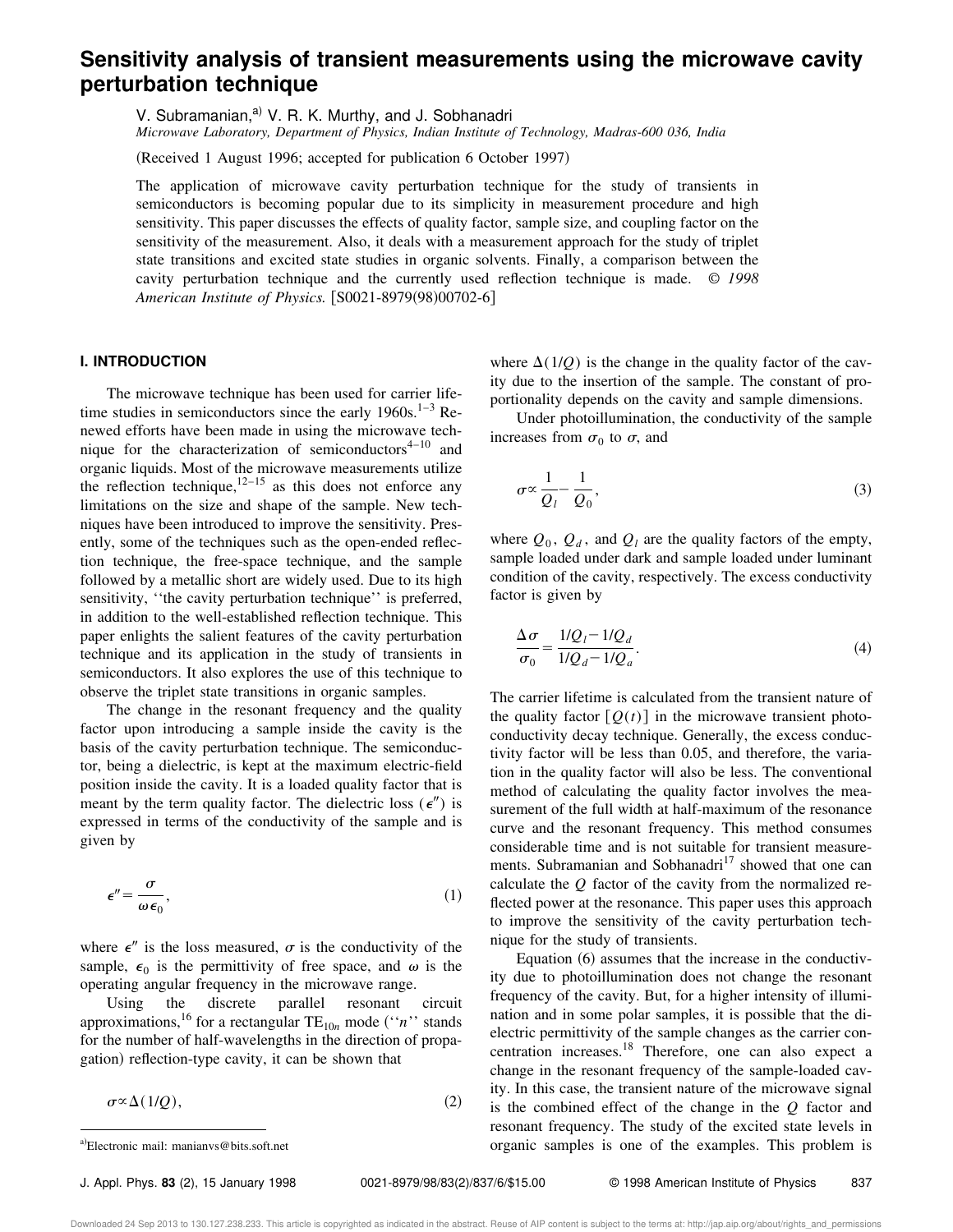discussed in Sec. IV. While most of the results are analytically obtained, some experimental results are also presented to confirm the theory.

#### **II. EXPERIMENTAL CONDITIONS**

All the experiments are conducted using a microwave vector network analyzer (HP5720A) and a klystron microwave test bench operating in the frequency range of 8–12 GHz (*X* band). Two cavities used for the measurements are rectangular and reflection types. One operates under  $TE_{107}$ mode (oscillating around 9.9 GHz) and other under  $TE_{105}$ mode (oscillating around 9.1 GHz). The test sample used is a standard single-crystal silicon wafer with a dark conductivity of 0.2 mS/cm. The surface area of the sample is 0.4  $\times$ 0.4 cm<sup>2</sup> and the thickness is 500  $\mu$ m. An infrared lightemitting diode (IR LED)  $(900-1000 \text{ nm}$ : 3 mW/cm<sup>2</sup>) is used to irradiate the sample for the study of the photoconductivity. The sample is kept at the maximum electric field in the cavity through a hole drilled at the center. A side hole is provided in the cavity to pass the excitation light.

Theoretical calculations are carried out by assuming a semiconductor sample of dark conductivity 10 S/cm. Excess photoconductivity induced by the illumination is assumed to be 0.5 S/cm. For theoretical purposes, the photoillumination over the surface of the sample is assumed to be uniform. All the analytical calculations entirely depend on  $\Delta \sigma / \sigma_0$ . The value of  $\Delta \sigma / \sigma_0$  is kept as 0.05, but when the analytical and experimental results are compared, same value of  $\Delta \sigma / \sigma_0$  is used.

#### **III. SENSITIVITY**

The sensitivity (*S*) in the present context refers to the change in the measured reflected power  $(k:$  normalized), with respect to a change in the conductivity,

$$
S = \sigma_0 \left( \frac{\Delta k}{\Delta \sigma} \right). \tag{5}
$$

The sensitivity can also be written as

$$
S = A \sigma_0 \left( \frac{\Delta(1/Q)}{\Delta \sigma} \right),\tag{6}
$$

where

$$
\Delta\left(\frac{1}{Q}\right) = \frac{1}{Q_l} - \frac{1}{Q_d},\tag{7}
$$

and

$$
A = \frac{1}{Q_d} - \frac{1}{Q_0} = \frac{\Delta k}{\Delta (1/Q)}.
$$
 (8)

From Eqs. $(7)$ – $(10)$ , it is very clear that the sensitivity depends on factor *A*, the relation between  $\Delta \sigma$  and  $\Delta(1/Q)$ , and the relation between  $\Delta \sigma$  and  $\Delta k$ . The coupling factor "*K*" is related to  $\Delta \sigma$  through *k*. Therefore, *S* can be improved by choosing optimum parameters for the quality factor, the size of the sample, and the coupling factor.



FIG. 1. Variation of  $Q_l - Q_d$  with  $Q_d$  for two values of  $Q_0$  (3000 and 2000).

#### **A. Effect due to quality factor and sample size**

Let the values of  $Q_0$  and  $\Delta \sigma / \sigma_0$  be kept constant as 3000 and 0.05, respectively. Different values of  $Q_d$  can be obtained by varying the size of the sample. Therefore, one can get the computed values of  $Q_l$  for different values  $Q_d$ . The calculation is repeated for another value of  $Q_0$  kept as 2000. Figure 1 gives the plots drawn between *Q<sup>d</sup>* and  $Q_l - Q_d$  for two values of  $Q_0$  (3000 and 2000). From Fig. 1, it is inferred that for a fixed value of  $\Delta \sigma$ ,  $Q_d - Q_l$  is maximum when the size of the sample introduced into the cavity reduces the *Q* factor by half. It is recommended to increase the illumination area, then the thickness of the sample, since the former increases the total conductance. Further analysis of the variation of  $|Q_l - Q_d|$  with  $Q_0$  shows that  $|Q_l - Q_d|$ increases with an increase in  $Q_0$ . Figure 2 shows this variation calculated analytically based on Eq.  $(6)$  and measured experimentally for the silicon sample. The experiment is performed as follows: The sample is illuminated with an IR LED and the value of  $\Delta \sigma / \sigma_0$  is measured as 0.217. The initial value of  $Q_0$  is 1504 and  $Q_d$  is 1280. The value of *A* calculated from the change in *k* is 2585. The sensitivity is 0.3.  $Q_0$  is decreased by inserting a thin metal rod and the values of  $Q_0$ ,  $Q_d$ , and  $Q_l$  are measured each time. For a  $Q_0$ value of 600, *A* is calculated as 1070. This corresponds to the



FIG. 2. Variation of  $Q_d - Q_l$  with  $Q_0$  for the silicon sample measured experimentally and analytically calculated.

#### 838 J. Appl. Phys., Vol. 83, No. 2, 15 January 1998 Subramanian, Murthy, and Sobhanadri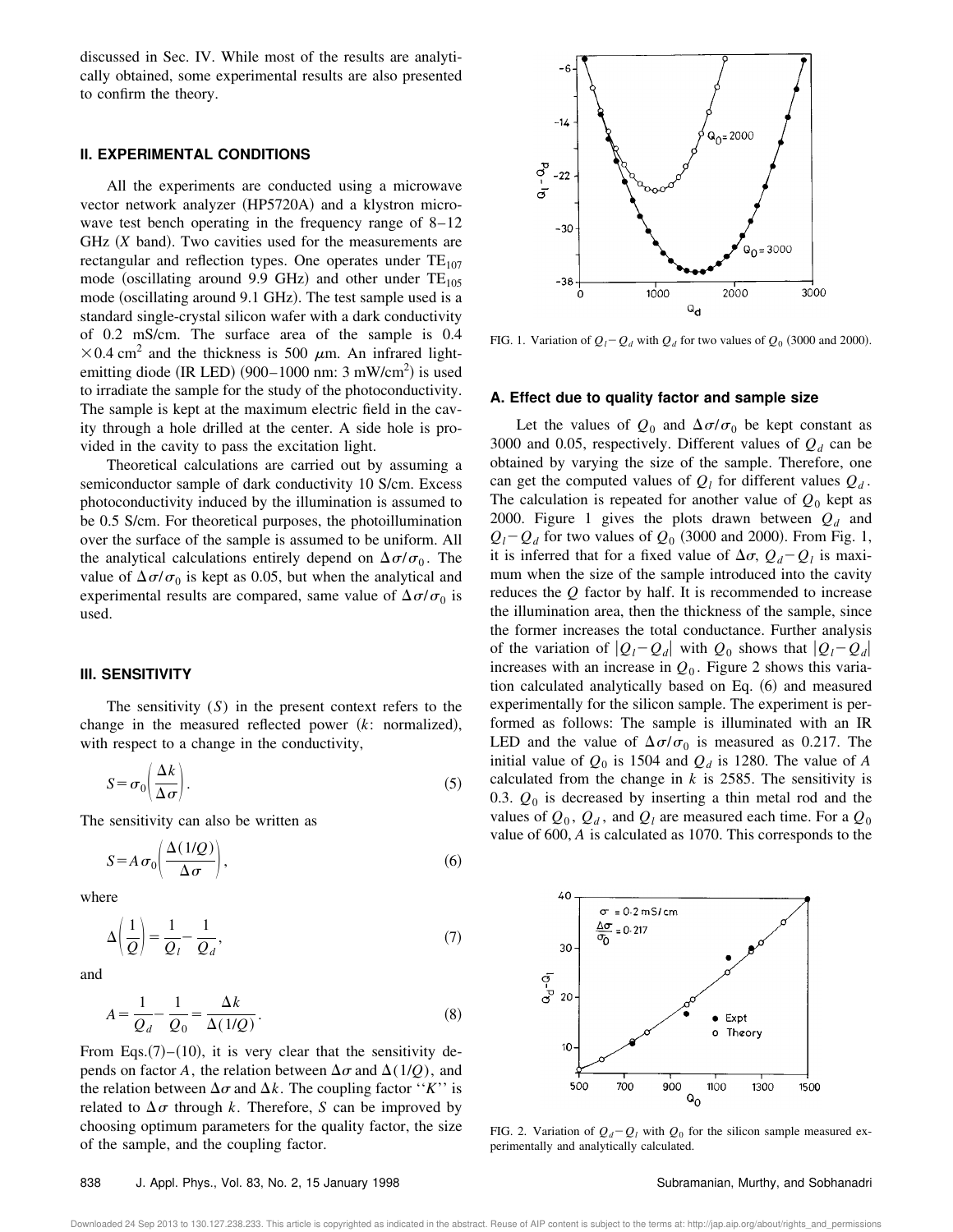sensitivity of 0.12. Obviously, the sensitivity increases with an increase in the quality factor of the cavity.

#### **B. Effect due to k and K**

The usual procedure of calculating the quality factor by measuring the full width at half-maximum from the resonance curve consumes considerable time, and therefore, cannot be employed for transient studies. It is well known that the area under the resonance curve for a particular cavitycoupling combination remains constant even when perturbed by inserting the sample into the cavity. Under this procedure, Subramanian and Sobhanadri<sup>17</sup> showed that the quality factor of the cavity can be calculated from the normalized reflected power at resonance  $(k)$ . The area under the resonance curve for the sample-loaded cavity at dark can be written as

Area=
$$
\sum 1-(1-k_d)\left(\frac{f_d^2}{Q_d}\right)^2 \left[ (f_d^2-f^2)^2 + \left(\frac{f_f^2}{Q_d}\right)^2 \right]^{-1}
$$
, (9)

where  $k_d$  is the normalized reflected power at resonance, and  $f_d$  and  $Q_d$  are the resonant frequency and quality factor of the cavity, respectively. Under illumination conditions, it is assumed that the resonant frequency does not change but the quality factor decreases to  $Q_l$ . Also,  $k_d$  increases to  $k_l$ . Since the area is the same under illumination, Eq.  $(10)$  can be written as

Area=
$$
\sum 1-(1-k_l)\left(\frac{f_d^2}{Q_l}\right)^2 \left[(f_d^2-f^2)^2+\left(\frac{f f_d}{Q_l}\right)^2\right]^{-1}
$$
 (10)

Therefore, for a fixed span of frequency (variable "*f*" takes the range from  $f_d = 5\Delta f$  to  $f_d - 5\Delta f$ :  $\Delta f$  is the full width at half-maximum measured from the resonance curve),  $Q_l$  can be calculated. Using Eqs.  $(11)$  and  $(12)$ , it can be shown that

$$
\Delta k \propto \Delta \left(\frac{1}{Q}\right),\tag{11}
$$

and therefore,

$$
\Delta \sigma \propto \Delta k. \tag{12}
$$

Figure 3 shows that the relation between  $\Delta k$  and  $\Delta(1/Q)$ (analytically calculated) is linear, and the slope gives factor *A* as 2585. By fixing the values of  $Q_d$  as 3000 and  $f_d$  as 9 GHz, the variation between  $Q_l$  and  $\Delta_k$  are plotted for two different values of  $k_d$  ( $k_d$  as 0 and 0.05) (see Fig. 4). The values of *A* and *S* are calculated as 2682 and 0.88, respectively, when  $k_d$  is 0. Similarly, the value of *A* and *S* are calculated as 2460 and 0.8, respectively, when  $k_d$  is 0.05. These two results show that the sensitivity (*S*) is maximum when  $k_d$  is zero.

The normalized reflected power at resonance (*k*) is related to the coupling factor (*K*) as

$$
k = \left(\frac{K-1}{K+1}\right)^2.
$$
\n(13)

If ''*K*'' is equal to 1, the cavity is critically coupled and the value of ''*k*'' will be 0. By measuring *K* from the standingwave ratio measurement (using the network analyzer), the



FIG. 3. Variation of  $\Delta k$  with  $\Delta(1/Q)$ , analytically calculated using Eqs.  $(11)$  and  $(12)$ .

corresponding values of  $k$  (both analytically and experimentally obtained) are plotted in Fig. 5. The extrapolation shows that as *K* approaches 0, *k* approaches 0.96, and as *K* approaches 1, *k* approaches zero. It is now clear that the sensitivity is maximum when the cavity is critically coupled.

#### **IV. EFFECT DUE TO CHANGE IN RESONANT FREQUENCY**

In the case of the excited state studies in the organic samples, an UV laser pulse is used for excitation. The molecules are excited from the ground singlet state to an excited singlet state. The excited molecules either return back to the ground state directly within a few nanoseconds or populate the triplet state and return back to the ground state within a few microseconds. Due to the excitation, the dipole moment of the molecule increases or decreases depending on the sample property. Moreover, due to the excitation, free radicals are formed as in the case of  $\alpha$ ,  $\alpha$ ,  $\alpha$ -trifluoroacetophenone dissolved in decane.<sup>11</sup> Apart from the microwave power loss, this gives rise to a change in the dielectric permittivity and the resonant frequency of the sample-loaded cavity under excitation. Depending on the magnitude of the



FIG. 4. Variation of  $\Delta k$  with  $Q_d$  for two values of  $k_d$  (zero and 0.05).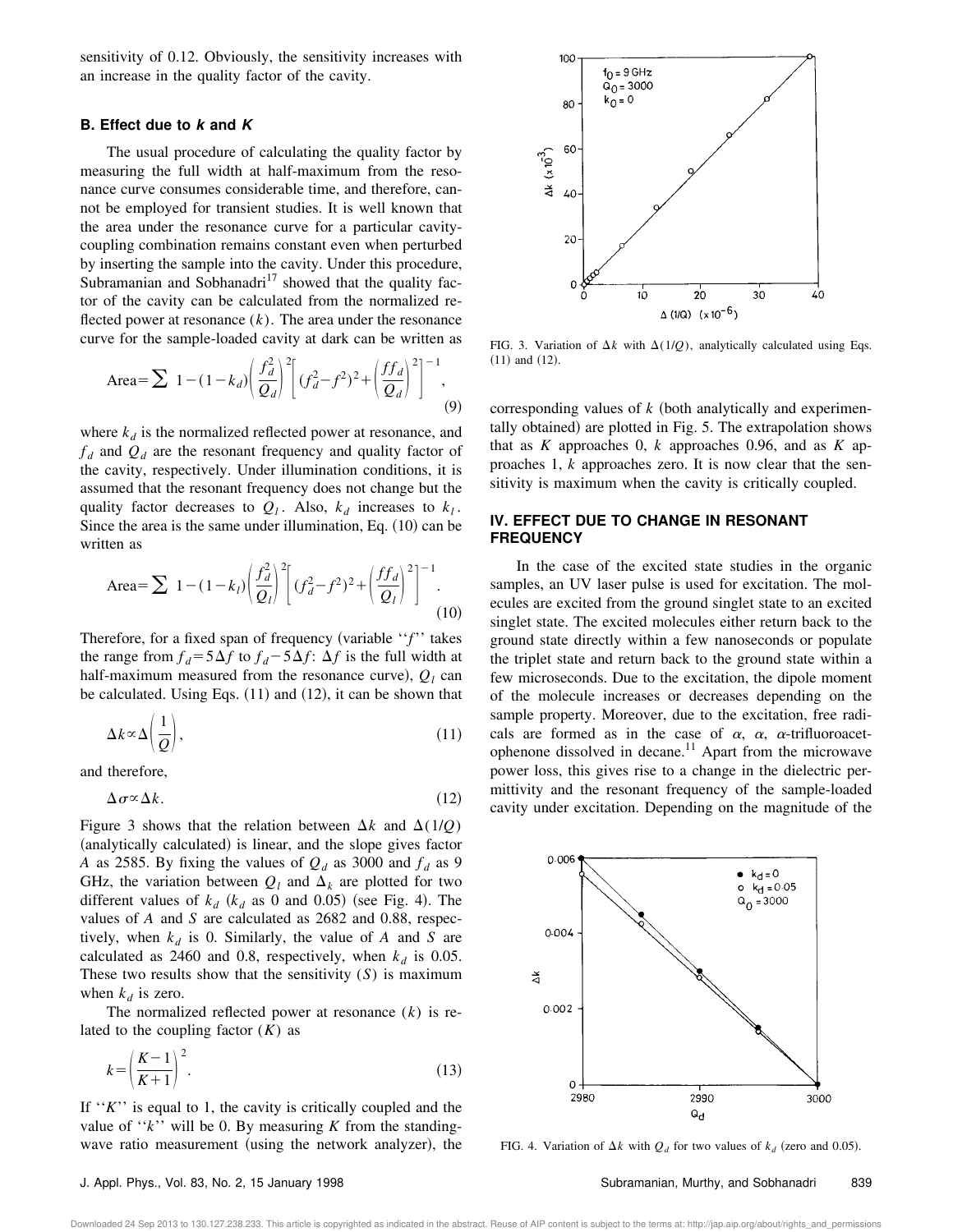

FIG. 5. Variation of normalized reflected power (*k*) with coupling factor (*K*).

change in the resonant frequency and its time response, the transient reflected microwave signal deviates from the normal decay pattern (It is assumed that the triplet state decay follows an exponential and the 1/*e*th value of the maximum of the reflected signal gives the lifetime of that state.) Therefore, it is difficult to calculate the excited state dipole moment of the molecule. But until now, to the best of our knowledge, no literature is available on the experimental measurement regarding this change in the resonant frequency.

From the transient microwave reflected signal due to the pulsed excitation, the excited-state dipole moment and the triplet state lifetime are calculated by Fessenden *et al.*<sup>11</sup> as follows: The peak of the transient signal extrapolated to time  $t=0$  (that is, just the pulse is on) is plotted for different dilutions of the sample in a nonpolar solvent. The slope of this graph is used to calculate the dipole moment at the excited state. Meanwhile, the triplet state lifetime is calculated from the 1/*e*th decay portion of the transient signal. The above-mentioned procedure may not give accurate values since it did not consider the change in the resonant frequency due to the excitation. An approach, proposed in this paper, can eliminate this error. The following paragraphs explain the detection of change in the resonant frequency and its effect on the reflected signal and on the transient decay.

Assuming a practical change in the resonant frequency and quality factor of the cavity, the *k* values obtained from both analytical and experimental approaches obtained using Eqs.  $(11)$  and  $(12)$ , agree well, and the values are tabulated in Table I. To ensure whether the resonant frequency is varied or not, the following procedure is carried out. Assume that the resonant frequency under the dark condition  $(f_d)$  is 9 GHz, while the quality factor  $(Q_d)$  is 3000 while the value of  $k_d$  is 0. Under excitation, the new resonant frequency  $(f_1)$  is 8.999 95 and  $Q_1$  is 2995. Table II presents the  $k$  values calculated analytically using Eq.  $(11)$ . It is observed that the strength of the signal is maximum positive when the input microwave frequency is kept at  $f_d$ . If the input microwave frequency is varied towards the new resonant frequency, the

TABLE I. The value of normalized reflected power measured and analytically calculated using Eqs.  $(11)$  and  $(12)$  at various shifts in the resonant frequency from that of the at dark condition  $(f_0 = 9.890 875 \text{ GHz: } Q_0$  $=1426.$ 

| Resonant freq.<br>shifts to<br>(GHz) | Quality<br>factor | k measured at<br>9.890 875 GHz | $k$ analytically<br>calculated |
|--------------------------------------|-------------------|--------------------------------|--------------------------------|
| 9.890 625                            | 1424              | 0.0118                         | 0.0130                         |
| 9.890 500                            | 1419              | 0.0206                         | 0.0194                         |
| 9.890 375                            | 1416              | 0.0257                         | 0.0281                         |
| 9.890 250                            | 1413              | 0.0398                         | 0.0390                         |
| 9.890 125                            | 1410              | 0.0539                         | 0.0521                         |

strength of the signal decreases and eventually becomes negative. Meanwhile, the top level of the transient decreases until *f* becomes  $f_1$  and increases thereafter (refer to Fig. 6). Therefore, if the resonant frequency varies under excitation, then one has to increase or decrease the input microwave frequency until the base of the signal is kept at a minimum. At this frequency  $(f)$ , the strength of the signal is  $k_1$ . On the other hand, if there is no variation in the resonant frequency, then the change in the input microwave frequency results in an increase in the base line of the signal. By knowing  $f_d$ ,  $Q_d$ ,  $f_1$ , and  $k_1$  using Eqs. (11) and (12), one can compute the value of  $Q_1$  and, therefore, the dielectric permittivity and loss factor can be calculated in absolute terms. The excited state dipole moment can be derived from the loss factor.

By keeping a static change in the resonant frequency due to excitation, one can also get an inverted transient. To check this, a small Teflon piece is inserted step by step while irradiating the silicon sample with the LED. Figure 7 shows the transient microwave photoconductivity signal obtained for the silicon sample while the cavity is at resonance  $(9.0235)$  $GHz)$  and at three other off-resonance frequencies  $(9.0225, 1.0225)$ 9.021, and 9.0195 GHz). All these plots are obtained while the input microwave frequency is kept at 9.0235 GHz. It is now clear that the signal crosses zero at 9.021 GHz and gets

TABLE II. The values of the normalized reflected power from the cavity at various frequencies when the input microwave frequency is at the resonant frequency of the cavity when the sample is under the dark condition  $(f_d)$ and at resonant frequency when the sample is illuminated with light  $(f_1)$ . The values of  $f_d$  is taken as 9 GHz and  $f_1$  is 8.999 95 GHz. Similarly,  $Q_d$  is assumed as 3000 with  $k_d$  as 0 and  $Q_1$  is 2995.

| Input microwave<br>frequency (GHz) | Normalized reflected power $(k)$ $(\times 10^{-3})$ |                     |                                                  |
|------------------------------------|-----------------------------------------------------|---------------------|--------------------------------------------------|
|                                    | At $f_d$<br>k <sub>1</sub>                          | At $f_1$<br>$k_{2}$ | $\Delta k$ ( $\times 10^{-3}$ )<br>$(k_2 - k_1)$ |
| 9.000 00                           | 0.000                                               | 2.679               | 2.679                                            |
| 8.999 99                           | 0.036                                               | 2.307               | 2.271                                            |
| 8.999 98                           | 0.172                                               | 1.977               | 1.805                                            |
| 8.999 97                           | 0.385                                               | 1.761               | 1.376                                            |
| 8.999.96                           | 0.696                                               | 1.625               | 0.929                                            |
| 8.999 95                           | 1.081                                               | 1.581               | 0.500                                            |
| 8.999 94                           | 1.594                                               | 1.629               | 0.035                                            |
| 8.999 93                           | 2.128                                               | 1.752               | $-0.376$                                         |
| 8.999 92                           | 2.826                                               | 1.986               | $-0.840$                                         |
| 8.999 91                           | 3.556                                               | 2.289               | $-1.267$                                         |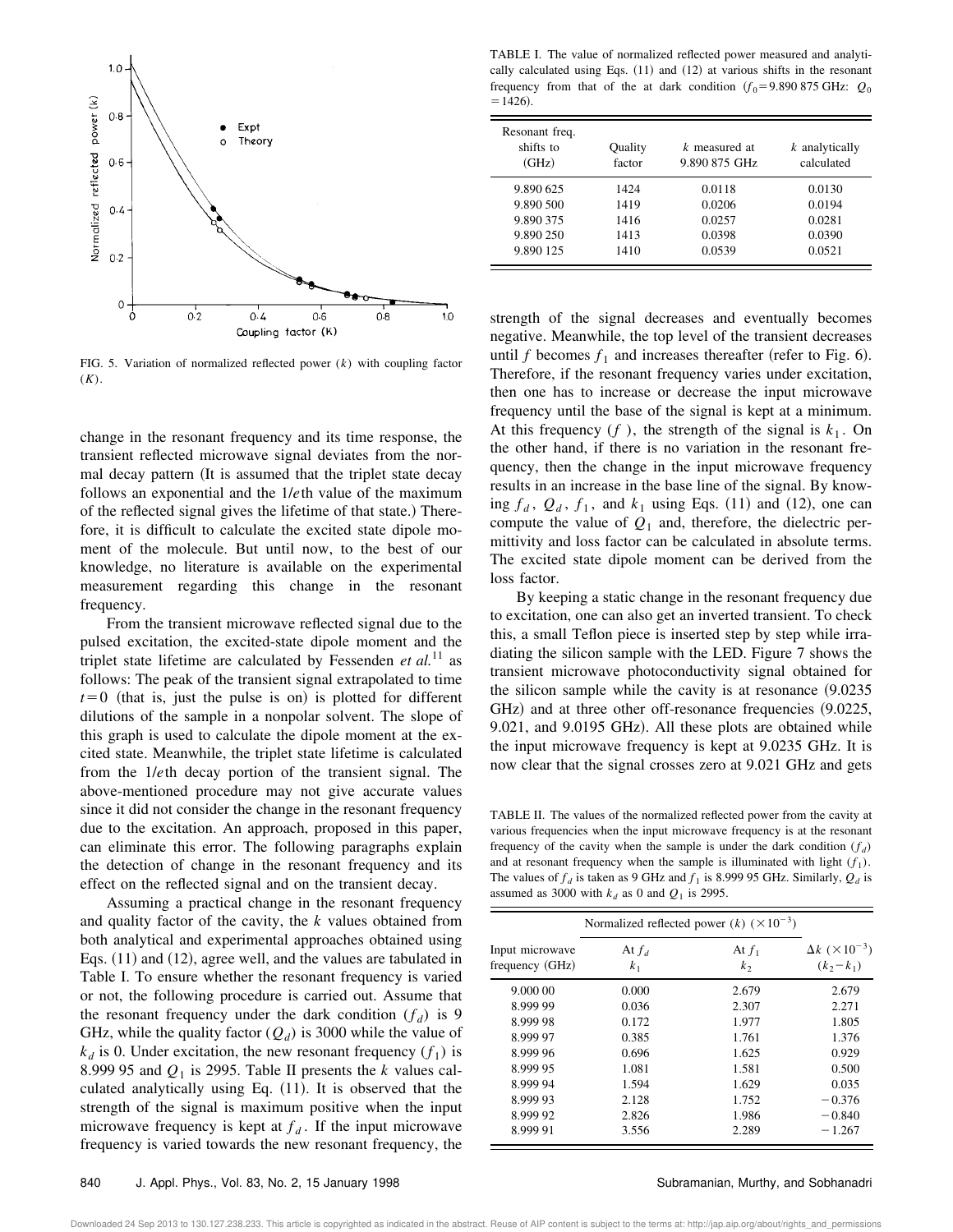

FIG. 6. Variation of the top and bottom level of the transient signal when the input microwave frequency is changed.

inverted. Therefore, when the sample undergoes a change in the resonant frequency with irradiation, there is also a possibility of a change in the polarity of the signal. To detect this possibility, it is better to increase or decrease the input microwave frequency and check the signal amplitude. The amplitude decreases if there is no variation of resonant frequency and increases when the frequency approaches the new resonant frequency. It is to be noted that Fig. 7 shows the transient signal for a static change in the resonant frequency (the time response for the decay is infinity).

Considering a finite time response for the transient frequency decay, the microwave signal can be simulated using Eq.  $(11)$ . Figure 8 gives two such transient signals obtained for a change in the quality factor from 2500 to 2000 due to photoillumination. One of the signals has a resonant frequency shift by 1 MHz and the other by 0.1 MHz. The resonant frequency under dark is 8.95 GHz. In both cases, the time constant for the frequency is 10  $\mu$ s, and for the quality factor, it is 20  $\mu$ s. For a large amount of shift in the resonant frequency, the signal starts from negative and goes to posi-



FIG. 7. Transient photoconductivity decay observed for the silicon sample (a) at resonance  $(9.0235 \text{ GHz})$ , (b) resonance shifts to  $9.0225 \text{ GHz}$ , (c) resonance shifts to 9.021 GHz, and (d) resonance shifts to 9.0195 GHz.



FIG. 8. Analytically calculated transient microwave signal from the cavity when the transient nature of the resonant frequency is also considered. The symbol represents the shift in the resonant frequency by 1 MHz and  $\Delta$ represents the shift in the resonant frequency by 0.1 MHz. In both cases, the time response for the frequency is 10  $\mu$ s and the conductivity as 20  $\mu$ s.

tive, and the decay is not an exponential. As the shift in the resonant frequency decreases, the signal has only positive data. Also, the peak the transients differ. Therefore, the relation between the reflected power and dilution does not provide an accurate value of the excited-state dipole moment. One has to vary the input microwave frequency until it equals the new resonant frequency, and the value of the reflected power can then be used for such calculations. Results resembling Fig. 8 are reported by Fessenden *et al.*<sup>11</sup> and attributed to the formation of radicals due to oxygen in  $\alpha, \alpha, \alpha$ trifluroacetophenone.

#### **V. COMPARISON BETWEEN REFLECTION AND CAVITY PERTURBATION TECHNIQUES**

In the reflection technique, the sample is kept at the open end of the waveguide and the reflected power is measured. The sensitivity is maximum when the sample is backed by a reflection plate kept at an optimum distance decided by the sample thickness, conductivity, and frequency.<sup>19</sup> For a medium conducting sample (between  $0.01$  and  $10$  S/cm), it is possible to achieve the sensitivity of 0.4 at 10 GHz. But for high and low conducting samples, the sensitivity is very poor  $(S<0.2)$ . In the cavity perturbation technique, by properly varying the size of the sample such that  $Q_d = Q_0/2$ , sensitivity around 0.9 can be achieved for  $Q_0$  as 3000 and  $k_d$  as 0. This can be further increased by increasing *Q*<sup>0</sup> .

Though both these techniques do not give a simple relation for the change in the dielectric permittivity of the sample due to illumination, the perturbation technique gives us an outline of the measurement and the procedure for calculation.

Due to the ringing time of the cavity  $({\sim}Q_d/5\omega)$ ,<sup>20</sup> the minimum time constant that can be measured is affected by the operating frequency and the quality factor under the dark condition. This constraint is applicable only to the cavity perturbation technique, whereas the minimum time constant can be almost  $1/5\omega$  for the reflection technique.